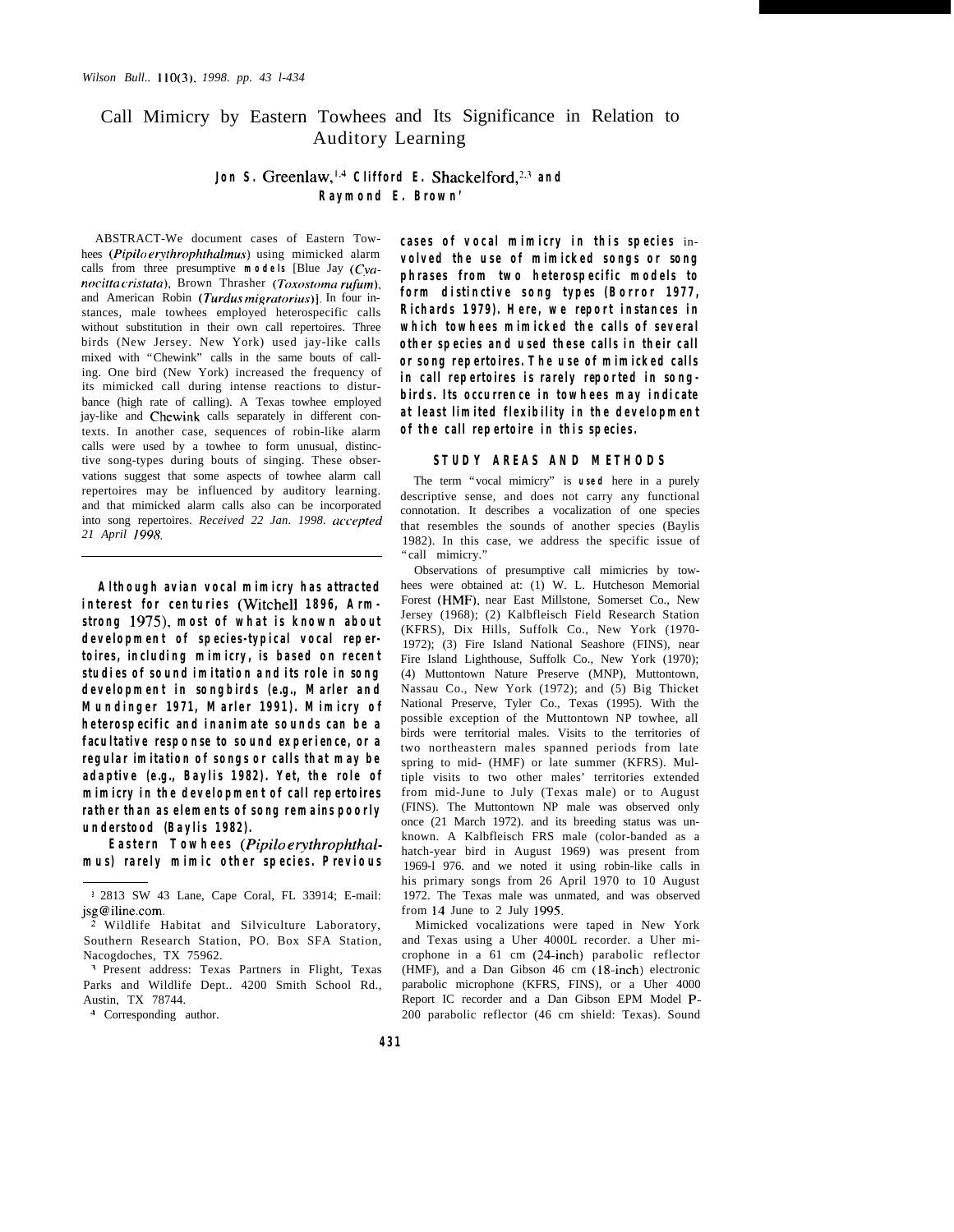

FIG. 1. Sound spectrograms of mimicked calls in the call repertoires of Eastern Towhees compared with corresponding calls in the repertoires of presumptive model species. A, right, mimicry of Jay call of towhee in New York (KFRS male), left, Jay call of Blue Jay (New York); B, right, two Jay-like mimicries of towhee in Texas, left, Jay call of Blue Jay (New York); C, right, thrasher-like calls of towhee in New York (FINS male), left, corresponding calls of Brown Thrasher (New York); D, Chewink calls and thrasher-like mimicries of FINS male in a representative portion of a mixed-call sequence. All recordings by the authors.

spectrograms were prepared on a Kay Elemetrics Sona-graph 7029A 5-16 kHz Spectrum Analyzer with a Krohn-Hite Model 3550 filter. Most calls from presumptive models were recorded in New York by the authors using the same equipment. Robin calls were obtained from the archives of the Borror Laboratory of Bioacoustics.

## **RESULTS**

We docum ented call mimicry during the breeding season in six m ale tow hees in three states. Presum ptive heterospecific sound models of these birds were Blue Jay (Cyanocitta *cristata*), Brown Thrasher *(Toxostoma rufum)*, and A m e rican R obin *(Turdus migratorius).*

Am ong these call mimickers, the Blue Jay's ch aracteristic "Jay" call (Fig. 1A, B, left) w as rendered in 4 of 7 cases. Three of these individuals (HMF, KFRS, and Texas) incorporated this call into their call repertoires without substitution. Another bird (FINS) used the alarm call of the Brown Thrasher (Fig.  $1C$ , left) in the same manner. A male at Muttontown NP employed a Jay call in a prolonged, m uted soliloq uy th at contained prim ary song elem ents and som e species-typical calls. Com parisons of these calls from most of the birds

m entioned with corresponding calls From the putative models are shown in Figure 1.

Three males (New Jersey, New York) m ixed h e te rospecific and "Ch e w ink " calls in the same bouts of alarm calling when disturbed. No bouts consisted of just one or the other call types. Heterospecific calls were utte red l-3 tim es betw een "Ch e w ink " calls or call sequences. The Kalbfleisch FRS male also exhibited a tendency to utter more jay-like calls during periods of intense (high calling rate) calling than during m ore "relaxed" periods (low calling rate). A nother variation occurred during a bout of rapid calling near an active nest. The K alb fleisch FRS m ale began by coupling the jay-like and "Chewink" calls into a single com pound vocaliz ation ("jeah ch w ee ...") in which a longer pause occurred betw een the jeah-chwee couplets than within them. Later in the same calling bout, as the rate of calling slowed, jeah and chwee calls w ere separated into single notes. In one period  $(165 s)$  of mixed calling, the Fire Island NS m ale utte red 54 m im icries (41.2%) and 77 Chewink calls. This towhee often rendered its m im icry in single or doubled versions ("tchap-tchap") in thrasher-like fashion.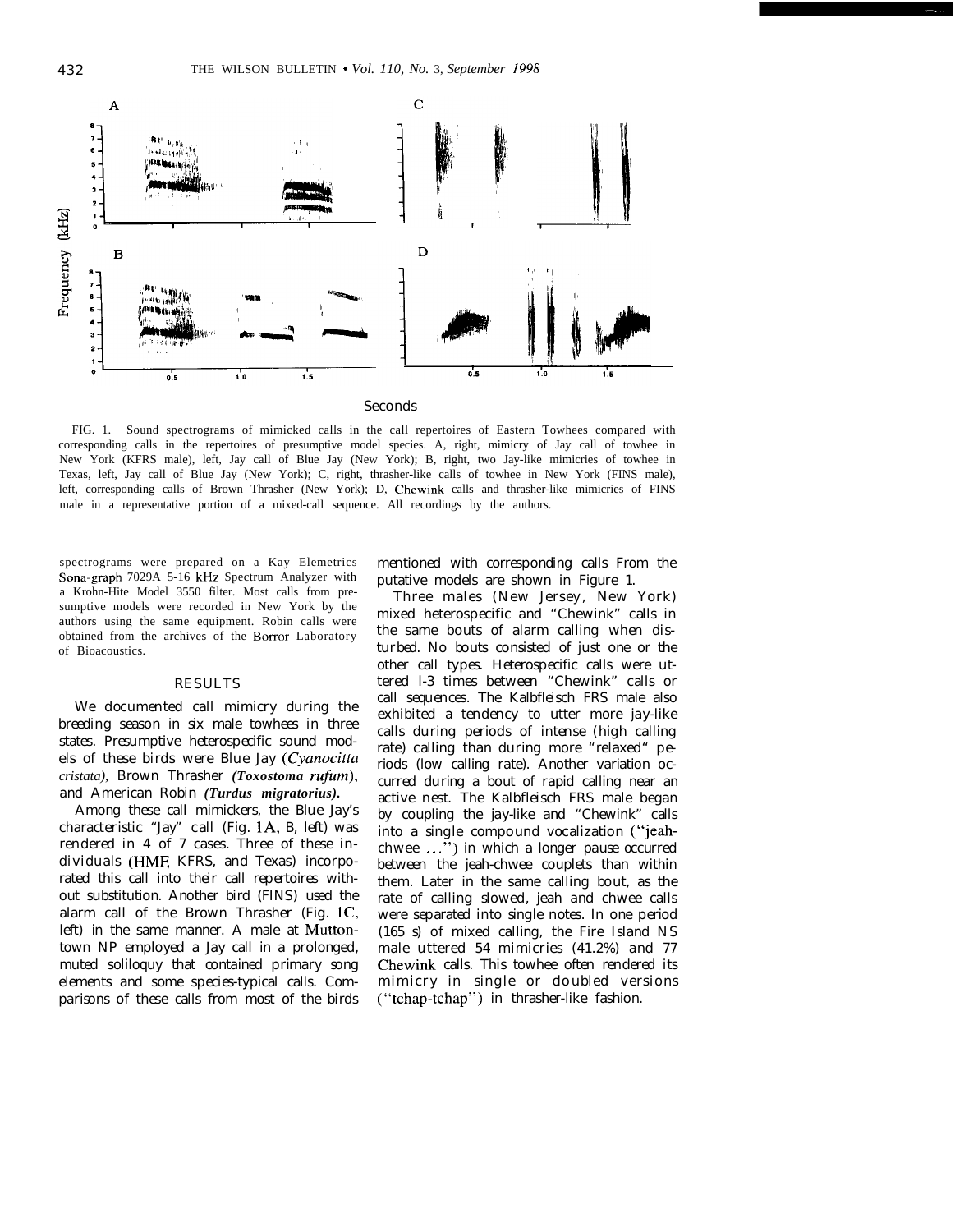

**Seconds** 

FIG. **2.** Sound spectrograms of robin-like calls in the song repertoire of an Eastern Towhee in New York, compared with corresponding calls of American Robins. A, a, Stip! call of robin (BLB 13688), b, Stip! call of towhee (see text), c, Pup-chatter of robin (BLB 13688), d, Pup-chatter of towhee; B, e, Chee-whinny by robin (BLB 16350), f, Chee-whinny by towhee; C, towhee mimicry of robin call combination, used in song repe rtoire as a song-type [see stip! pup pup pup chee chee chee  $(g, h, i, j)$ ]; and D k, Stip! pup pup combination of robin (BLB 13688). **1,** Stip! pup pup pup combination of towhee.

The tow hee observed in Texas exhibited still another mimetic variation. Its jay-like and Chewink calls were employed separately in different contexts. The jay-like call was the sole vocaliz ation used in m obbing observe rs (CES, REB), while only the Chewink call was given after the tow hee ceased mobbing and began foraging.

A color-banded (XR - GG) m ale present at Kalb fleisch FRS from 1965 (at least) to 1972 sang two distinctive song-types that incorporated sequences of three or four different robin-like calls as song elements. These calls are ch aracte rized as follow s: (1) See-s cre am , a h igh -pitch ed sque al, seee (pe rh aps "sss" of Bent 1949; Fig. 2g), (2) Pup-chatter, a lowpitched, soft pup, repeated in a series (phrase) as pup-pup-pup. ("tut-tut ." syllables of Bent 1949; Fig. 2c, d), and (3)  $\text{Check}$  whinny, an insistent, loud chitter, performed as a short series of notes, e.g., "chee-chee-chee" ("eacheach-each" of Bent 1949; Fig. 2e, f). A fourth call type, translite rated as "stee" ("stip"), is probably convergent on a robin-like call and is discussed below .

#### D ISCUSSIO N

Our observations suggest that learning may play a role in the acquisition and use of certain calls by the Eastern Towhee. Some individuals expand their call repertoires by adding a mimicked sound, and others may employ sequences of m im ick ed calls as distinctive song types. A m ong individuals th at em ploy such sounds in their call repertoires, variation in the temporal and conte xtual ch aracte ristics of nove l call use in relation to the Chewink call is also note w orth y.

Se veral types of evidence support the view that mimicry of sounds from heterospecific m odels best explains m ost of our observations. (1) H undreds of hours of observations yielded no evidence that unusual "nonmimicked" sounds (atypical calls that could not be matched to likely models) occur even rarely in tow hee call repertoires. Rather, in each of the cases reported here, an unexpected call w as rendered by tow hees in widely separated geograph ic settings th at corresponded to a distinctive sound employed otherwise only by another species. (2) These unusual and unlikely sounds were rem arkably similar in sound "quality" to their heterospecific analogues. A lso, there are no sounds in the norm al call repertoire of the Eastern Towhee that even closely resemble in sound structure the